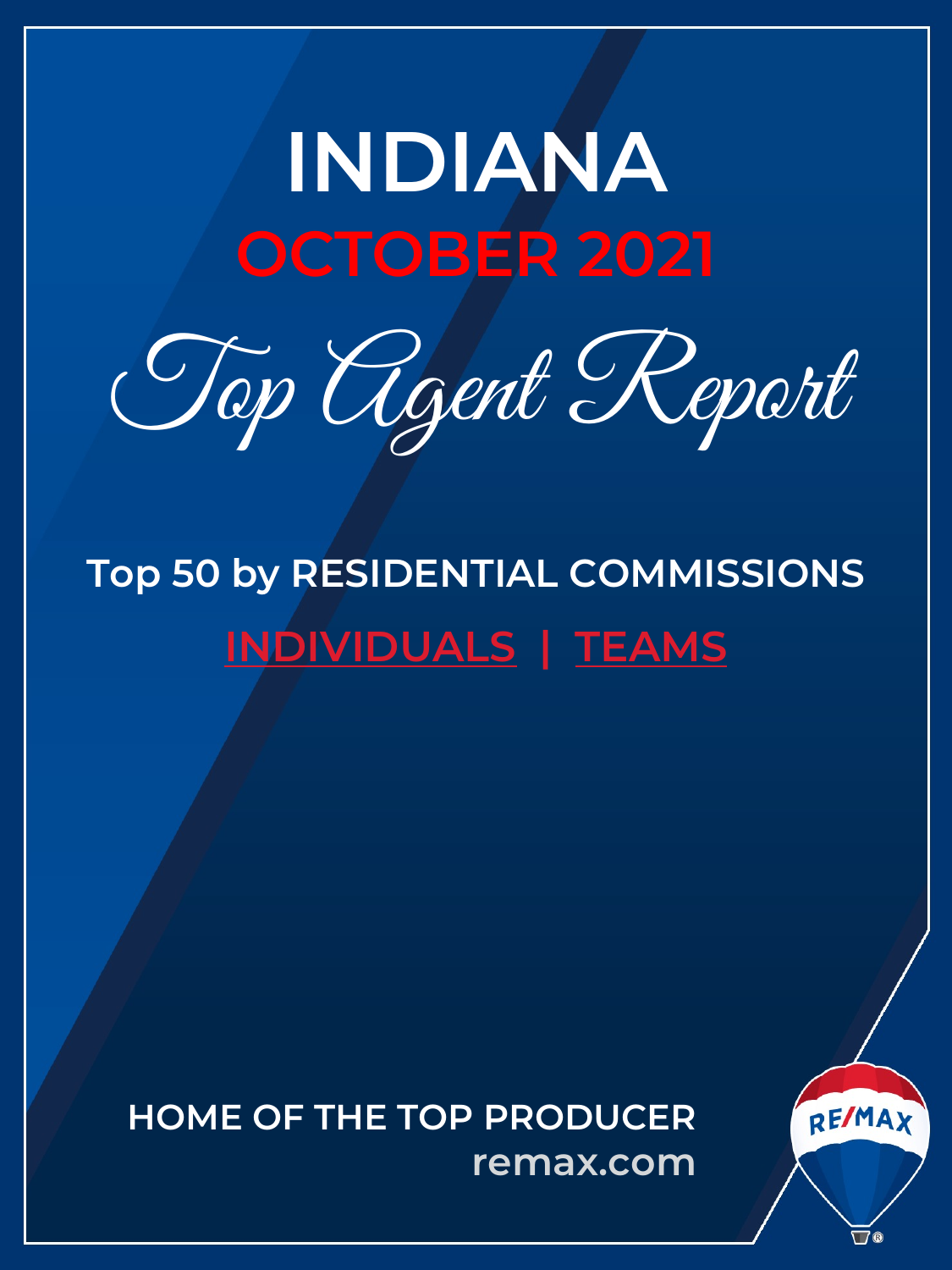# **TOP INDIVIDUAL AGENTS**

**OCTOBER 2021 | INDIANA |** *BASED ON RESIDENTIAL COMMISSIONS*

### **Name Company City**

### 1 Jan Lazzara RE/MAX 100 Mishawaka 2 Tamara House RE/MAX CENTERSTONE Crawfordsville 3 Rebekah Hanna RE/MAX REAL ESTATE GROUPS Muncie 4 Hart Summeier RE/MAX REALTY GROUP Greenfield 5 Anuja Chandra RE/MAX REAL ESTATE PROFESSIONALS Columbus 6 Kay Rogan RE/MAX REALTY ASSOCIATES Munster 7 Beth Robinson RE/MAX REALTY PROFESSIONALS Bloomington 8 Lori Eisert RE/MAX PREFERRED CHOICE Brookville 9 Tracee Lutes RE/MAX ACCLAIMED PROPERTIES Bloomington 10 Chris Smith RE/MAX ACCLAIMED PROPERTIES Bloomington 11 April Hooker RE/MAX REAL ESTATE PROFESSIONALS Columbus 12 David Perry RE/MAX 100 Mishawaka 13 Diane Knoefler RE/MAX REAL ESTATE ASSOCIATES Terre Haute 14 Leslie Pyle RE/MAX CENTERSTONE Crawfordsville 15 Joe Schroder RE/MAX REALTY ONE The Review Reform of the Review Reformation of the Review Reformation of the R 16 Bryan Paine RE/MAX ACCLAIMED PROPERTIES Bloomington 17 Nate Jennings RE/MAX REAL ESTATE GROUPS Muncie 18 Andrew Walker RE/MAX ACCLAIMED PROPERTIES Bloomington 19 Charise Goodnight RE/MAX REALTY ONE The Control of Kokomo 20 Laura Konieczny RE/MAX COUNTY WIDE 1ST LaPorte 21 Sheila Showalter RE/MAX RESULTS Goshen 22 Judy Rowe RE/MAX RESULTS Angola 23 Nicolas Wyse RE/MAX RESULTS Coshen 24 Matthew Henegar RE/MAX FIRST **State and Secure 124 Matthew Henegar** RE/MAX FIRST 25 Chris Creagh RE/MAX FIRST Contract the Superintent Christian Christian Christian Action Christian Deffersonville

# **HOME OF THE [TOP PR](#page-0-0)ODUCER** remax.com

- Individual Agents, all areas of specialization, residential commissions only
- Based on commissions reported to the region on closed transactions from 10.1.2021 10.31.2021
- If you have questions regarding your ranking, contact your Office Administrator or Broker/Owner
- Indiana Individual agent count = 789

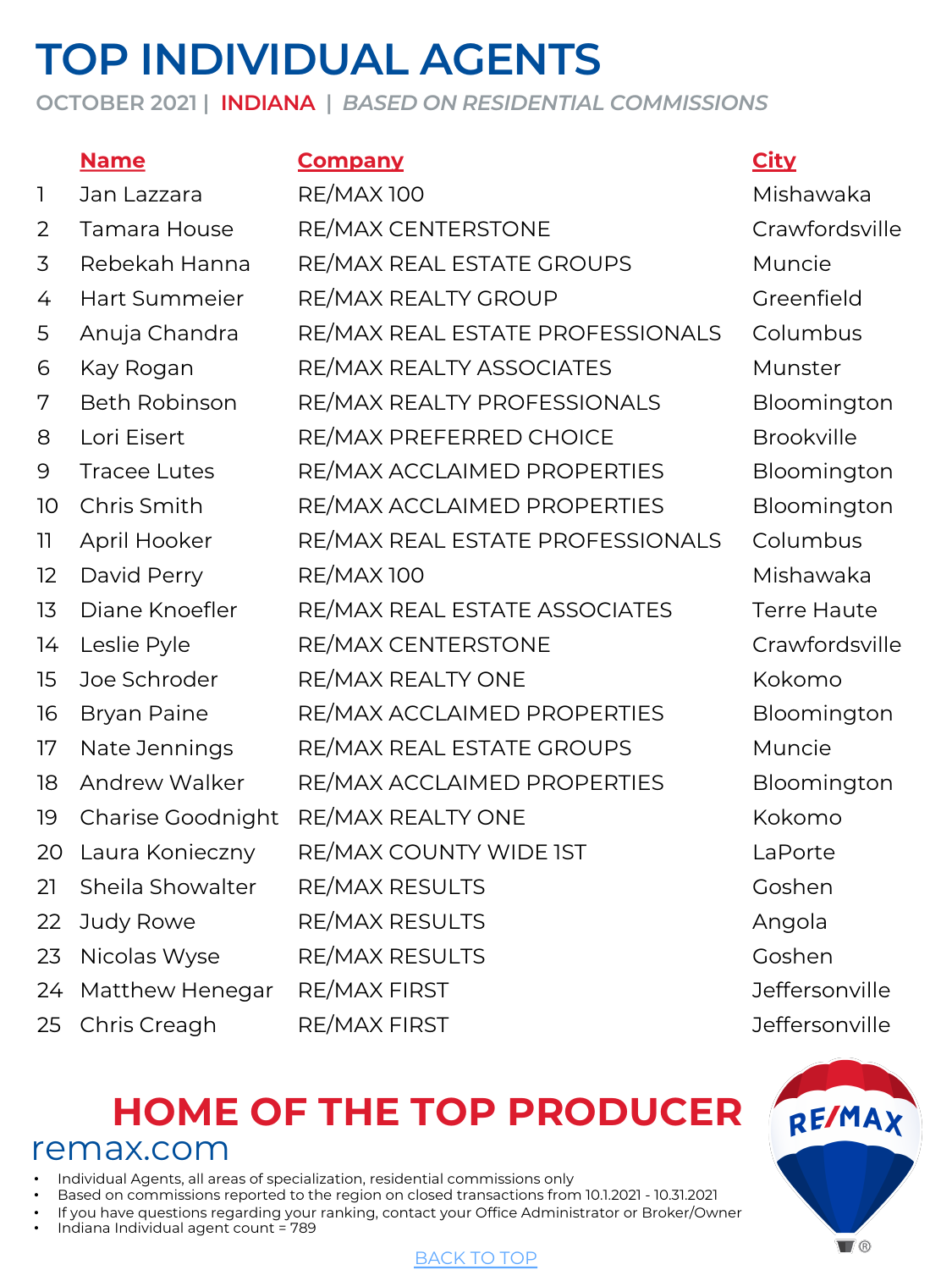# **TOP INDIVIDUAL AGENTS**

**OCTOBER 2021 | INDIANA |** *BASED ON RESIDENTIAL COMMISSIONS*

**Name Company City** 26 Cammy Burton RE/MAX ANEW REALTY Tipton 27 Kimberly Sottong RE/MAX ANEW REALTY Tipton 28 Steffanie Hensley RE/MAX AT THE CROSSING Indianapolis 29 Aimee Fleming RE/MAX AT THE CROSSING Indianapolis 30 Jason Wampler RE/MAX 1ST CHOICE Knox 31 John Wampler RE/MAX IST CHOICE Knox 32 Alice Chastain RE/MAX ACCLAIMED PROPERTIES Bloomington 33 Erika Leman RE/MAX OAK CREST REALTY Bremen 34 Mark Pontecorvo RE/MAX RESULTS Angola 35 Bart Medlock RE/MAX FIRST Jeffersonville 36 Lynn Geis RE/MAX CENTERSTONE Avon 37 Rick Bradford RE/MAX CENTERSTONE Avon 38 James Regester RE/MAX REALTY PROFESSIONALS Bloomington 39 Cami Little RE/MAX REAL ESTATE ASSOCIATES Terre Haute 40 Anna Gilsinger RE/MAX RESULTS Warsaw 41 Sarah Portone RE/MAX RESULTS Schererville 42 Marc Woods RE/MAX PROFESSIONALS Seymour 43 Heather Surber RE/MAX REAL ESTATE SOLUTIONS Anderson 44 Rachel Ellis RE/MAX REAL ESTATE SOLUTIONS Anderson 45 Lorraine Fowler RE/MAX ACCLAIMED PROPERTIES Bloomington 46 Christina Koher RE/MAX RESULTS Angola 47 Sarah Colón RE/MAX COMPLETE Fishers 48 Amanda West RE/MAX REALTY ONE Kokomo 49 Keith Turnbill RE/MAX ADVANCED REALTY Greenwood 50 Cathy Hunnicutt RE/MAX REALTY ONE Kokomo

# **HOME OF THE [TOP PR](#page-0-0)ODUCER** remax.com

- Individual Agents, all areas of specialization, residential commissions only
- Based on commissions reported to the region on closed transactions from 10.1.2021 10.31.2021
- If you have questions regarding your ranking, contact your Office Administrator or Broker/Owner
- Indiana Individual agent count = 789

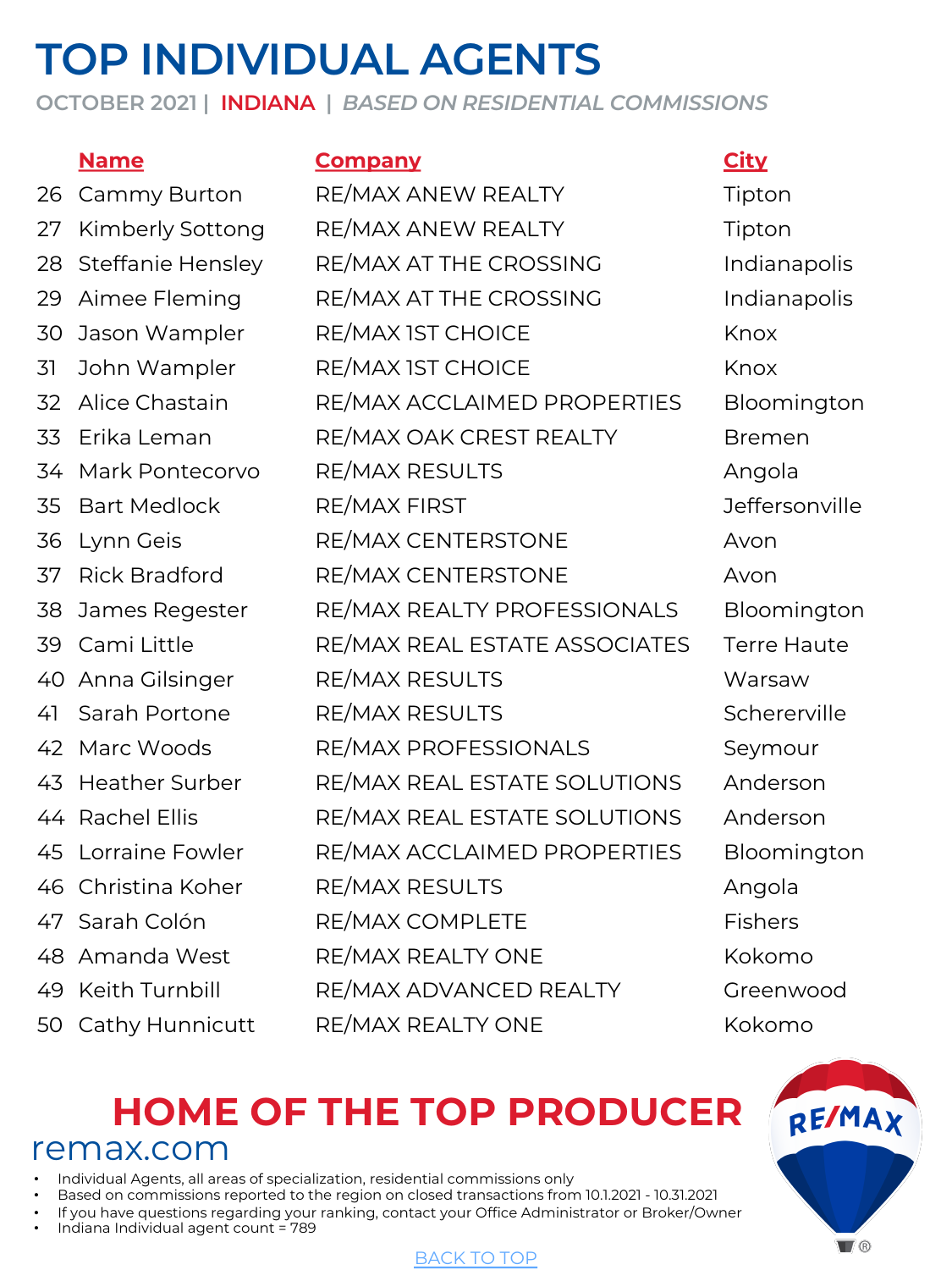# **TOP TEAMS**

### **OCTOBER 2021 | INDIANA |** *BASED ON RESIDENTIAL COMMISSIONS*

|     | <b>Team Leader</b>   | <b>Team Name</b>                     | <b>Company</b>                   | <b>City</b>           |
|-----|----------------------|--------------------------------------|----------------------------------|-----------------------|
| 1   | Dennis Nottingham    | Indy Home Pros Team                  | RE/MAX ADVANCED REALTY           | Indianapolis          |
| 2   | Kelly Wood           | Wood Charles Realty Group            | RE/MAX CENTERSTONE               | Avon                  |
| 3   | Ryan Orr             | The Orr Home Selling Team            | RE/MAX REAL ESTATE GROUPS        | Muncie                |
| 4   | <b>Steven Custis</b> | The Custis Team                      | RE/MAX CORNERSTONE               | Greencastle           |
| 5   | Alyson Turner        | Premier Team                         | RE/MAX FIRST                     | <b>Jeffersonville</b> |
| 6   | Julia Robbins        | The Julia Robbins Team               | <b>RE/MAX 100</b>                | Mishawaka             |
| 7   | James Bausch         | The James Bausch Team                | RE/MAX RESULTS                   | Warsaw                |
| 8   | Steve Sergi          | The Sergi Group                      | RE/MAX AT THE CROSSING           | Indianapolis          |
| 9   | Mark Dudley          | The Mark Dudley Team                 | RE/MAX REALTY GROUP              | Greenfield            |
| 10  | Christopher Schulhof | The Chris Schulhof Home Selling Team | RE/MAX REALTY SERVICES           | Indianapolis          |
| 11. | Steve Silver         | Steve Silver Team                    | RE/MAX PROFESSIONALS             | Seymour               |
| 12  | Ryan Kramer          | Kramer Real Estate Group             | RE/MAX REAL ESTATE GROUPS        | Muncie                |
| 13  | Mallory Annis        | Mallory Annis Team                   | RE/MAX FIRST                     | <b>Jeffersonville</b> |
| 14  | Jeffrey Cummings     | Jeffrey Cummings Team                | RE/MAX COMPLETE                  | Fishers               |
| 15  | Donovan Wilkins      | Donovan Wilkins                      | RE/MAX REVOLUTION                | Evansville            |
| 16  | Tina Cale-Coons      | Tina Coons Homes                     | RE/MAX REAL ESTATE GROUPS        | Muncie                |
| 17  | Paul Kiger           | Paul Kiger Group                     | RE/MAX ADVANTAGE                 | Floyds Knobs          |
| 18  | Sarah Sanders        | Sarah Sanders and Alison Wold        | RE/MAX REAL ESTATE PROFESSIONALS | Columbus              |
| 19  | Jason Williamson     | Team-Results                         | RE/MAX ADVANCED REALTY           | Greenwood             |
|     | 20 Jean Donica       | The Donica Team                      | RE/MAX REAL ESTATE PROFESSIONALS | Columbus              |
| 21  | Becky Higgins        | Becky Higgins Realty Team            | RE/MAX ADVANTAGE                 | Floyds Knobs          |
|     | 22 Mark Skibowski    | The Mark Skibowski Team              | RE/MAX LAKES                     | N. Webster            |
|     | 23 John Stock        | The Stock Team                       | RE/MAX RESULTS                   | Angola                |
|     | 24 Cate Waggoner-Lee | The Craftsman Group                  | RE/MAX ADVANCED REALTY           | Greenwood             |
|     | 25 Becky Johnson     | The Indiana Real Estate Stars        | RE/MAX AT THE CROSSING           | Indianapolis          |

# **HOME OF THE [TOP PR](#page-0-0)ODUCER** remax.com

- Team Leaders, ranked by team total, all areas of specialization, residential commissions only.
- Based on commissions reported to the region on closed transactions from 10.1.2021 10.31.2021
- If you have questions regarding your ranking, contact your Office Administrator or Broker/Owner
- Indiana Team count = 108